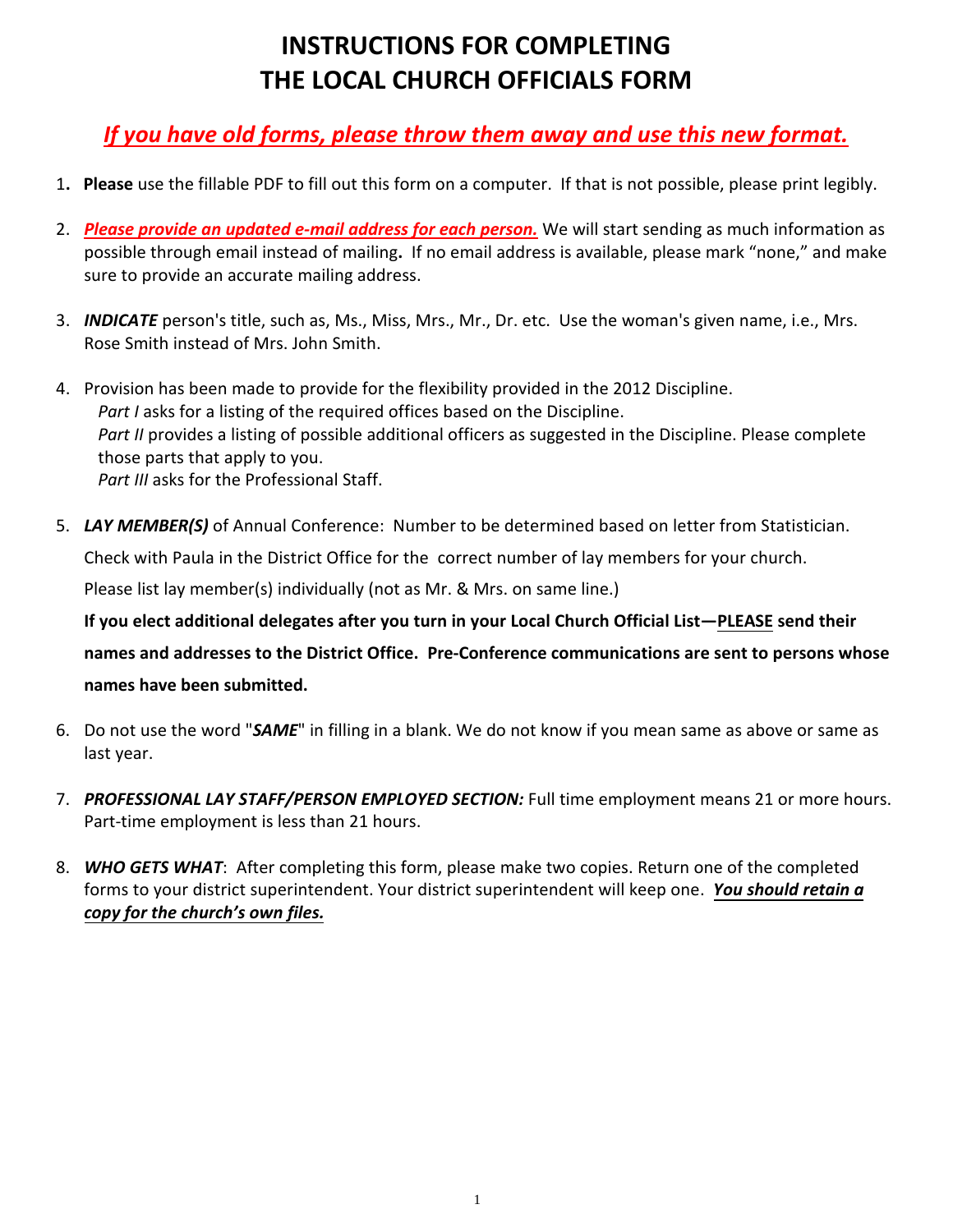## **2023 LOCAL CHURCH OFFICIALS**

|                                                      |                                         |                                 | CHURCH __________________________________CITY ______________________DISTRICT _______________________ |
|------------------------------------------------------|-----------------------------------------|---------------------------------|------------------------------------------------------------------------------------------------------|
| I. REQUIRED DISCIPLINARY OFFICES ¶¶251, 254          |                                         |                                 |                                                                                                      |
| Chairperson                                          |                                         |                                 |                                                                                                      |
| Church Council<br>(Administrative Board/<br>Council) |                                         |                                 |                                                                                                      |
|                                                      |                                         |                                 |                                                                                                      |
|                                                      |                                         |                                 |                                                                                                      |
| Chairperson                                          |                                         |                                 |                                                                                                      |
| <b>Staff Parish Relations</b>                        |                                         |                                 |                                                                                                      |
|                                                      |                                         |                                 |                                                                                                      |
|                                                      |                                         |                                 |                                                                                                      |
| Chairperson                                          |                                         |                                 |                                                                                                      |
| <b>Board of Trustees</b>                             |                                         |                                 |                                                                                                      |
|                                                      |                                         |                                 |                                                                                                      |
|                                                      |                                         |                                 |                                                                                                      |
| Chairperson                                          |                                         |                                 |                                                                                                      |
| Committee on Finance                                 |                                         |                                 |                                                                                                      |
|                                                      |                                         |                                 |                                                                                                      |
|                                                      |                                         |                                 |                                                                                                      |
| Church Treasurer                                     |                                         |                                 |                                                                                                      |
|                                                      |                                         |                                 |                                                                                                      |
|                                                      |                                         |                                 |                                                                                                      |
|                                                      |                                         |                                 |                                                                                                      |
| Lay Leader                                           |                                         |                                 |                                                                                                      |
|                                                      | Mailing Address _______________________ |                                 |                                                                                                      |
|                                                      |                                         |                                 |                                                                                                      |
|                                                      | <b>Cell Cell</b>                        | Email <b>Exercise Structure</b> |                                                                                                      |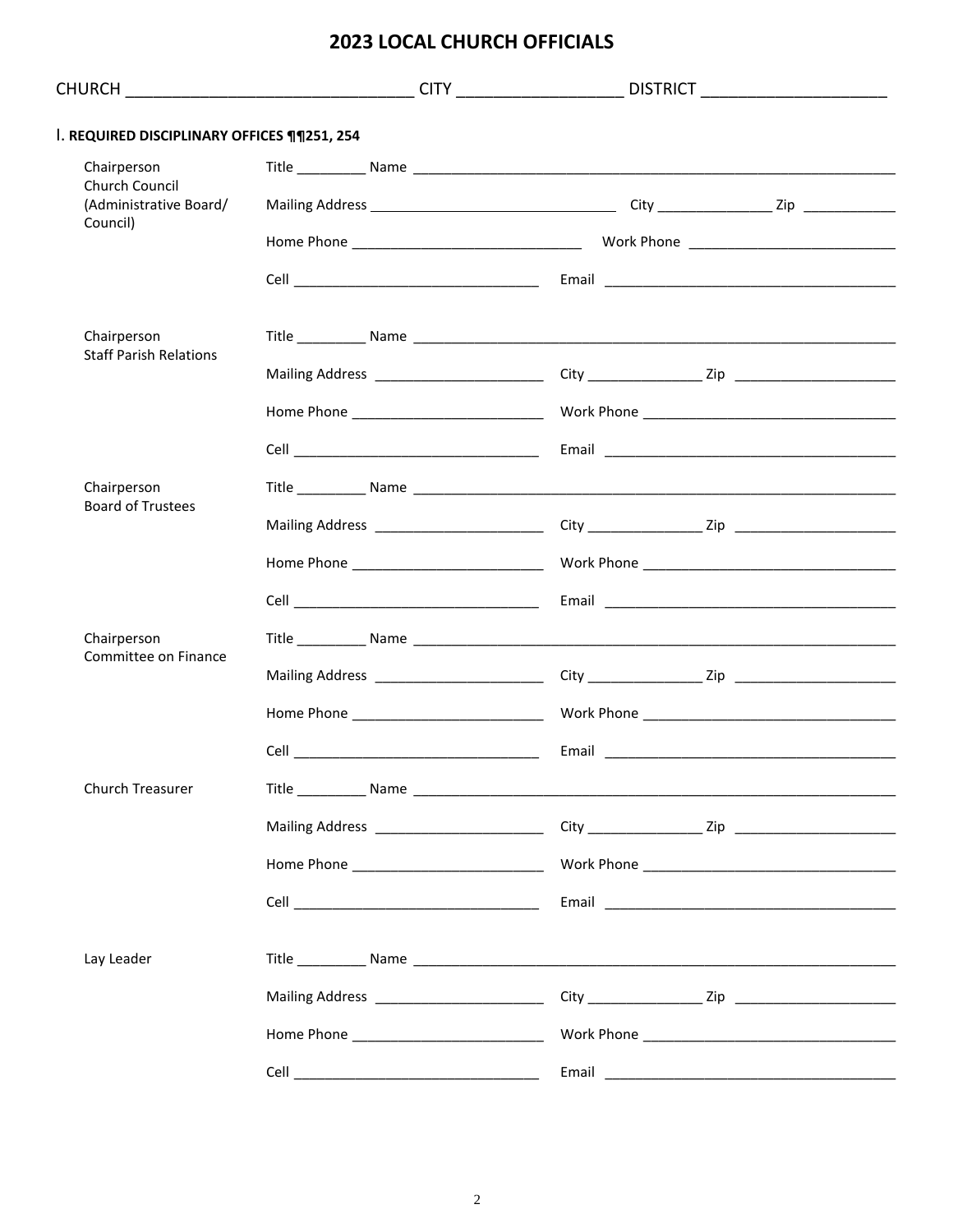|                                                                                       | Lay Leader                           |      |                                                                                   |                                                                                                                |
|---------------------------------------------------------------------------------------|--------------------------------------|------|-----------------------------------------------------------------------------------|----------------------------------------------------------------------------------------------------------------|
|                                                                                       |                                      |      |                                                                                   |                                                                                                                |
|                                                                                       |                                      |      |                                                                                   |                                                                                                                |
|                                                                                       |                                      |      |                                                                                   |                                                                                                                |
| Representatives to Church Council<br>Nurture (includes any<br>Age-Level Coordinators) |                                      |      |                                                                                   |                                                                                                                |
|                                                                                       |                                      |      |                                                                                   |                                                                                                                |
|                                                                                       |                                      |      |                                                                                   |                                                                                                                |
|                                                                                       |                                      |      |                                                                                   |                                                                                                                |
|                                                                                       | Outreach (includes                   |      |                                                                                   |                                                                                                                |
|                                                                                       | <b>Mission Coordinators)</b>         |      |                                                                                   |                                                                                                                |
|                                                                                       |                                      |      |                                                                                   |                                                                                                                |
|                                                                                       |                                      |      |                                                                                   |                                                                                                                |
|                                                                                       | Witness (includes                    |      |                                                                                   |                                                                                                                |
|                                                                                       | Evangelism)                          |      |                                                                                   |                                                                                                                |
|                                                                                       |                                      |      |                                                                                   |                                                                                                                |
|                                                                                       |                                      |      |                                                                                   |                                                                                                                |
|                                                                                       | For Lay Members of Annual Conference |      |                                                                                   |                                                                                                                |
|                                                                                       | Lay Member<br>of Annual Conference   |      |                                                                                   |                                                                                                                |
|                                                                                       |                                      |      |                                                                                   |                                                                                                                |
|                                                                                       |                                      |      |                                                                                   |                                                                                                                |
|                                                                                       |                                      |      |                                                                                   |                                                                                                                |
|                                                                                       | Lay Member                           |      |                                                                                   |                                                                                                                |
| of Annual Conference                                                                  |                                      |      | Mailing Address _____________________________City _______________________________ |                                                                                                                |
|                                                                                       |                                      |      |                                                                                   |                                                                                                                |
|                                                                                       |                                      |      |                                                                                   | Email 2008 2009 2010 2021 2022 2023 2024 2022 2023 2024 2022 2023 2024 2022 2023 2024 2022 2023 2024 2022 2023 |
| Lay Member                                                                            |                                      |      |                                                                                   |                                                                                                                |
|                                                                                       | of Annual Conference                 |      |                                                                                   |                                                                                                                |
|                                                                                       |                                      |      |                                                                                   |                                                                                                                |
|                                                                                       |                                      | Cell | Email                                                                             |                                                                                                                |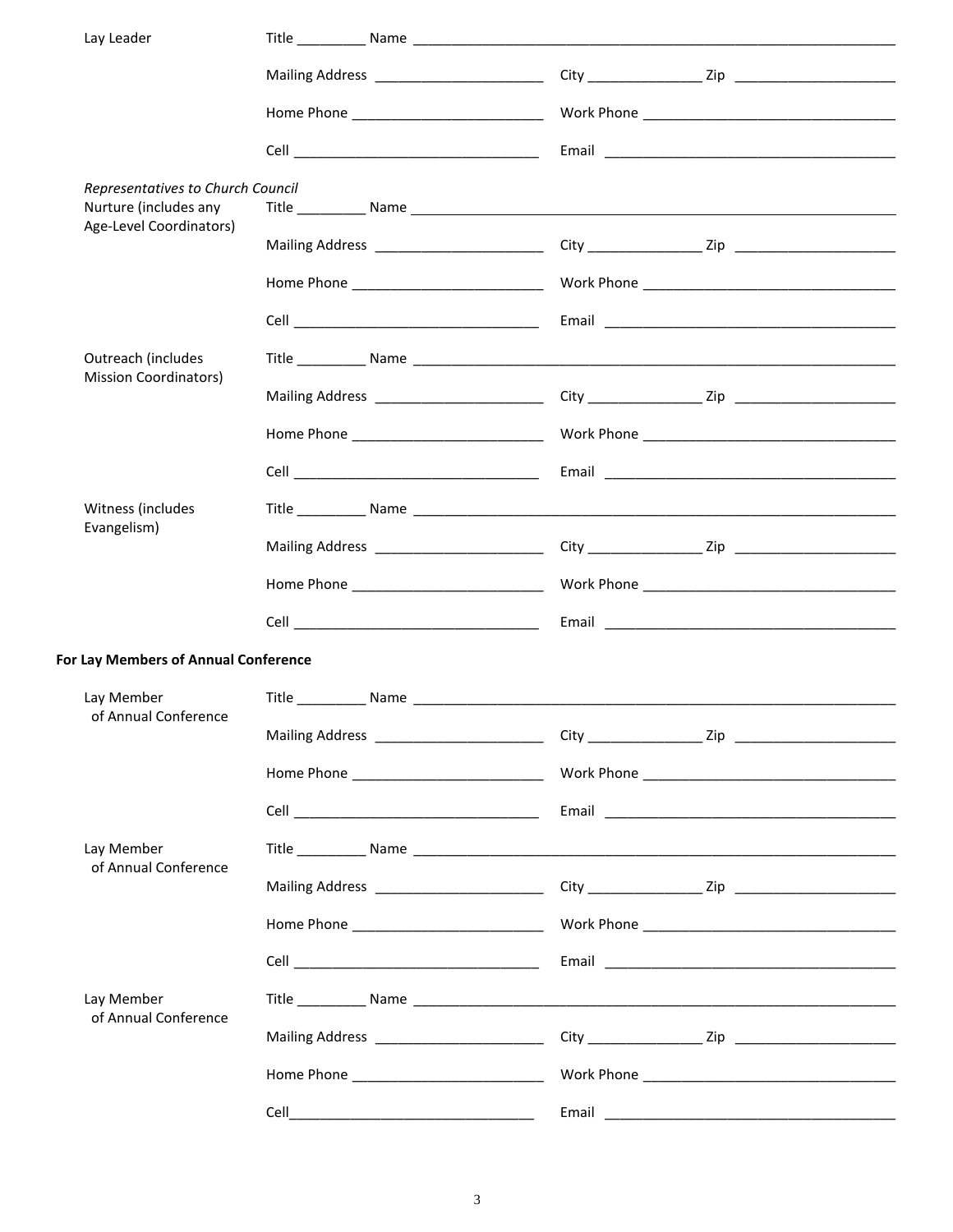| Lay Member                                   |                                                                                                                              |                                                                                                                |
|----------------------------------------------|------------------------------------------------------------------------------------------------------------------------------|----------------------------------------------------------------------------------------------------------------|
| of Annual Conference                         |                                                                                                                              |                                                                                                                |
|                                              |                                                                                                                              |                                                                                                                |
|                                              |                                                                                                                              |                                                                                                                |
|                                              |                                                                                                                              |                                                                                                                |
| Lay Member<br>of Annual Conference           |                                                                                                                              |                                                                                                                |
|                                              |                                                                                                                              |                                                                                                                |
|                                              |                                                                                                                              |                                                                                                                |
|                                              |                                                                                                                              |                                                                                                                |
| Lay Member<br>of Annual Conference           |                                                                                                                              |                                                                                                                |
|                                              |                                                                                                                              |                                                                                                                |
|                                              |                                                                                                                              |                                                                                                                |
|                                              |                                                                                                                              |                                                                                                                |
| Alternate Lay Member                         |                                                                                                                              |                                                                                                                |
| of Annual Conference                         |                                                                                                                              |                                                                                                                |
|                                              |                                                                                                                              |                                                                                                                |
|                                              |                                                                                                                              |                                                                                                                |
| Alternate Lay Member                         |                                                                                                                              |                                                                                                                |
| of Annual Conference                         |                                                                                                                              |                                                                                                                |
|                                              |                                                                                                                              |                                                                                                                |
|                                              |                                                                                                                              | Email 2008 2009 2009 2010 2021 2022 2023 2024 2022 2023 2024 2022 2023 2024 2022 2023 2024 2025 2026 2027 2028 |
| Alternate Lay Member                         |                                                                                                                              |                                                                                                                |
| of Annual Conference                         |                                                                                                                              |                                                                                                                |
|                                              |                                                                                                                              |                                                                                                                |
|                                              |                                                                                                                              |                                                                                                                |
| Alternate Lay Member<br>of Annual Conference |                                                                                                                              |                                                                                                                |
|                                              |                                                                                                                              |                                                                                                                |
|                                              |                                                                                                                              |                                                                                                                |
|                                              |                                                                                                                              |                                                                                                                |
|                                              | Cell<br><u> 1989 - Johann John Stone, markin film yn y brenin y brenin y brenin y brenin y brenin y brenin y brenin y br</u> |                                                                                                                |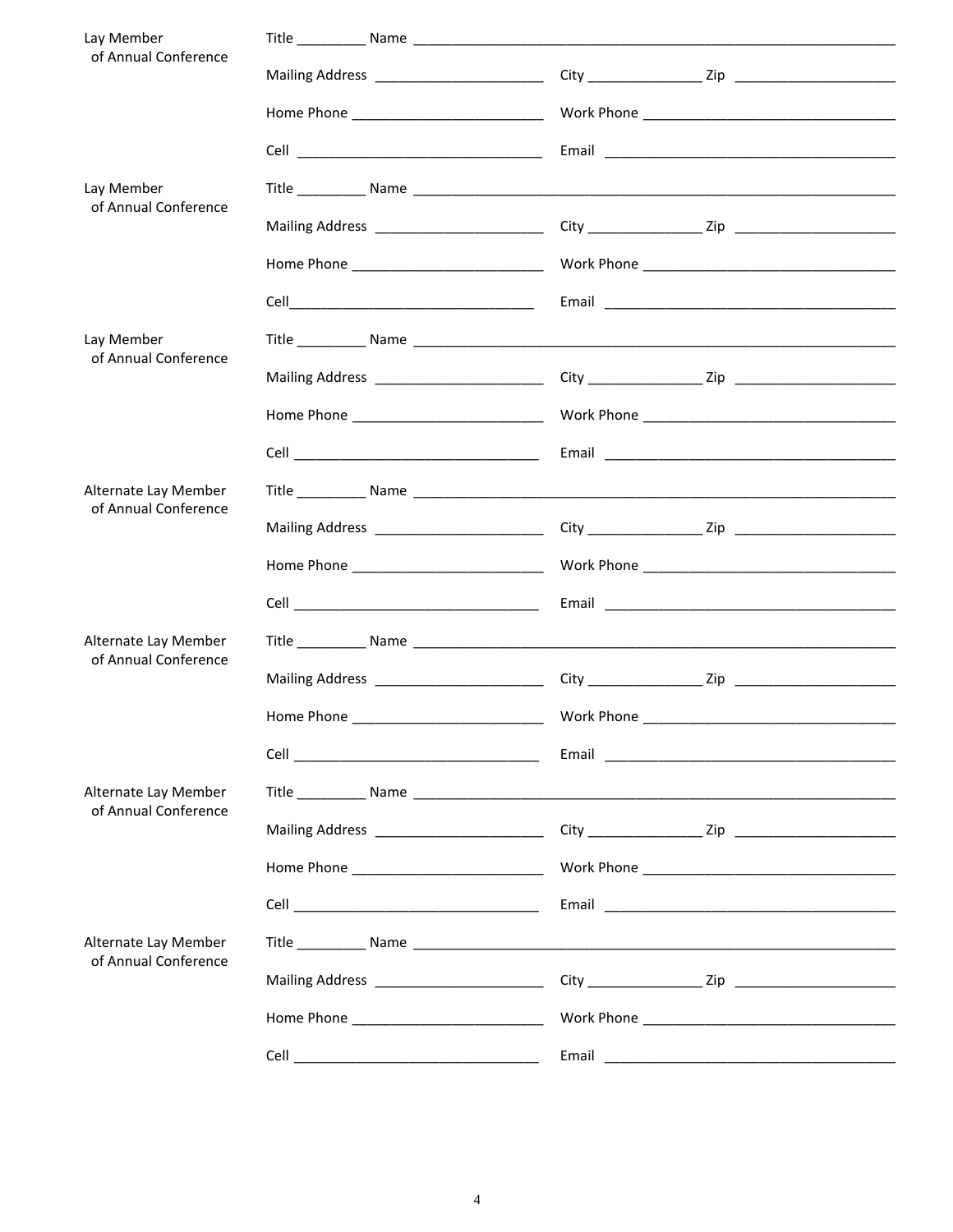II. PROGRAM AGENCIES ¶¶258, 259

| <b>Coordinator Camping</b>                  |                                                   |                                                                  |
|---------------------------------------------|---------------------------------------------------|------------------------------------------------------------------|
|                                             | Mailing Address _________________________         |                                                                  |
|                                             |                                                   |                                                                  |
|                                             |                                                   | Email <b>Executive Communication</b> Communication Communication |
|                                             | Full Time <b>Letter</b> Part Time <sub>Lett</sub> |                                                                  |
| III. PROFESSIONAL LAY STAFF/PERSON EMPLOYED |                                                   |                                                                  |
| Education                                   |                                                   |                                                                  |
|                                             |                                                   |                                                                  |
|                                             |                                                   |                                                                  |
|                                             |                                                   |                                                                  |
|                                             | Full Time <b>Example 2</b> Part Time <sub>2</sub> |                                                                  |
|                                             |                                                   |                                                                  |
|                                             |                                                   |                                                                  |
|                                             |                                                   |                                                                  |
|                                             |                                                   |                                                                  |
|                                             |                                                   |                                                                  |
|                                             |                                                   |                                                                  |
| Youth Ministry                              |                                                   |                                                                  |
|                                             |                                                   |                                                                  |
|                                             |                                                   |                                                                  |
|                                             |                                                   |                                                                  |
|                                             |                                                   |                                                                  |
|                                             |                                                   |                                                                  |
|                                             |                                                   |                                                                  |
|                                             |                                                   |                                                                  |
|                                             |                                                   |                                                                  |
|                                             | Full Time <u>        part Time      </u>          |                                                                  |
| Children's Ministry                         |                                                   |                                                                  |
|                                             |                                                   |                                                                  |
|                                             |                                                   |                                                                  |
|                                             |                                                   |                                                                  |